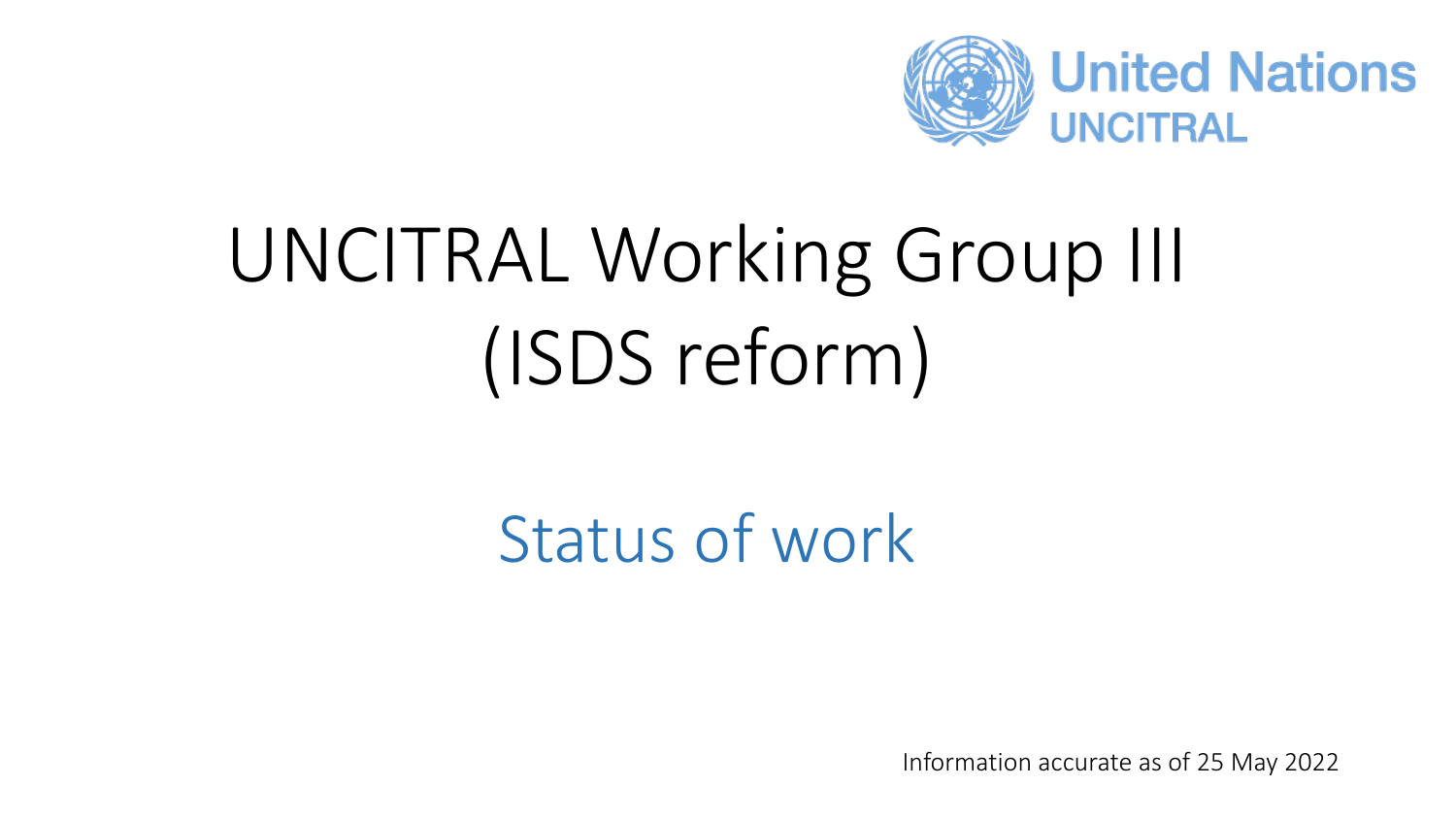



- 1. Notes by the Secretariat for discussion
- 2. Initial drafts for comments
- 3. Initial drafts in preparation
- 4. Upcoming events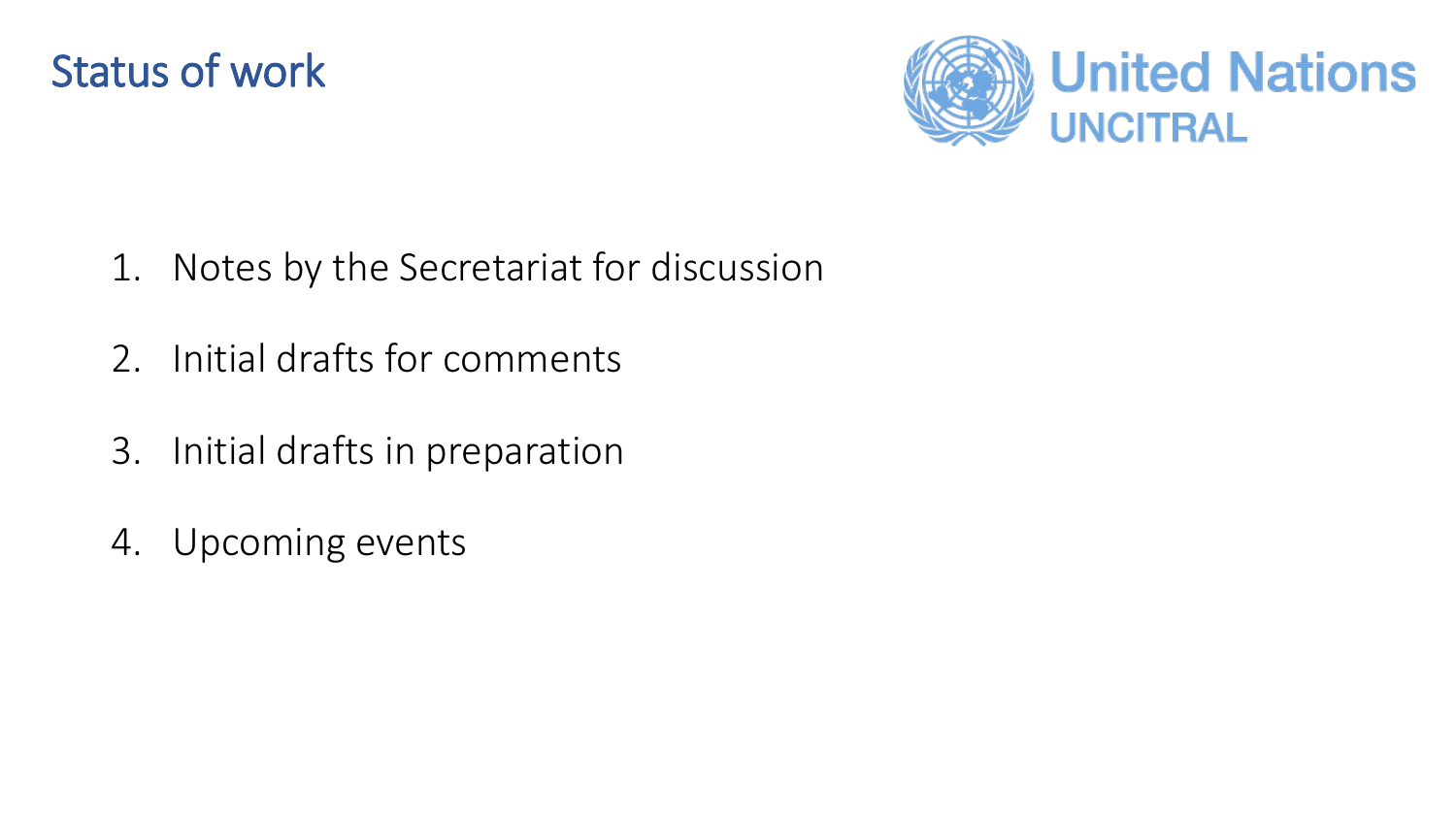#### 1 Notes by Secretariat for discussion





5-16 September 2022, Vienna (tentative)

[To be completed]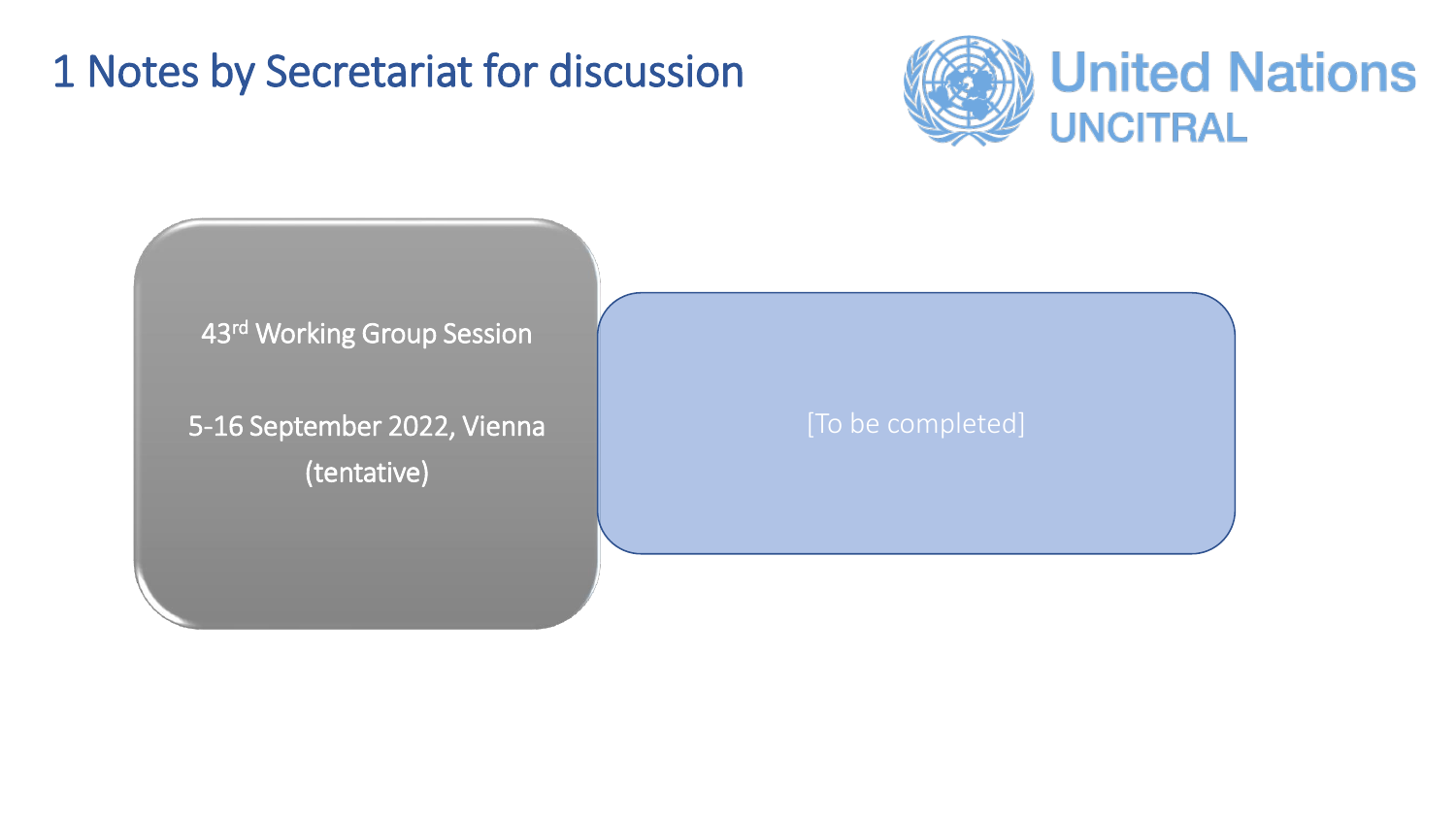#### 2 Initial Drafts for comments



Initial draft on Appellate mechanism

• Initial draft for comments until the end of May 2022

Outline on the Cost and financing of a permanent multilateral body

• Presented during informal meeting on 7 December 2021

Compilation on dispute prevention practices

Pertinent elements of selected permanent international courts and tribunals

• Initial draft for comments until 30 June 2022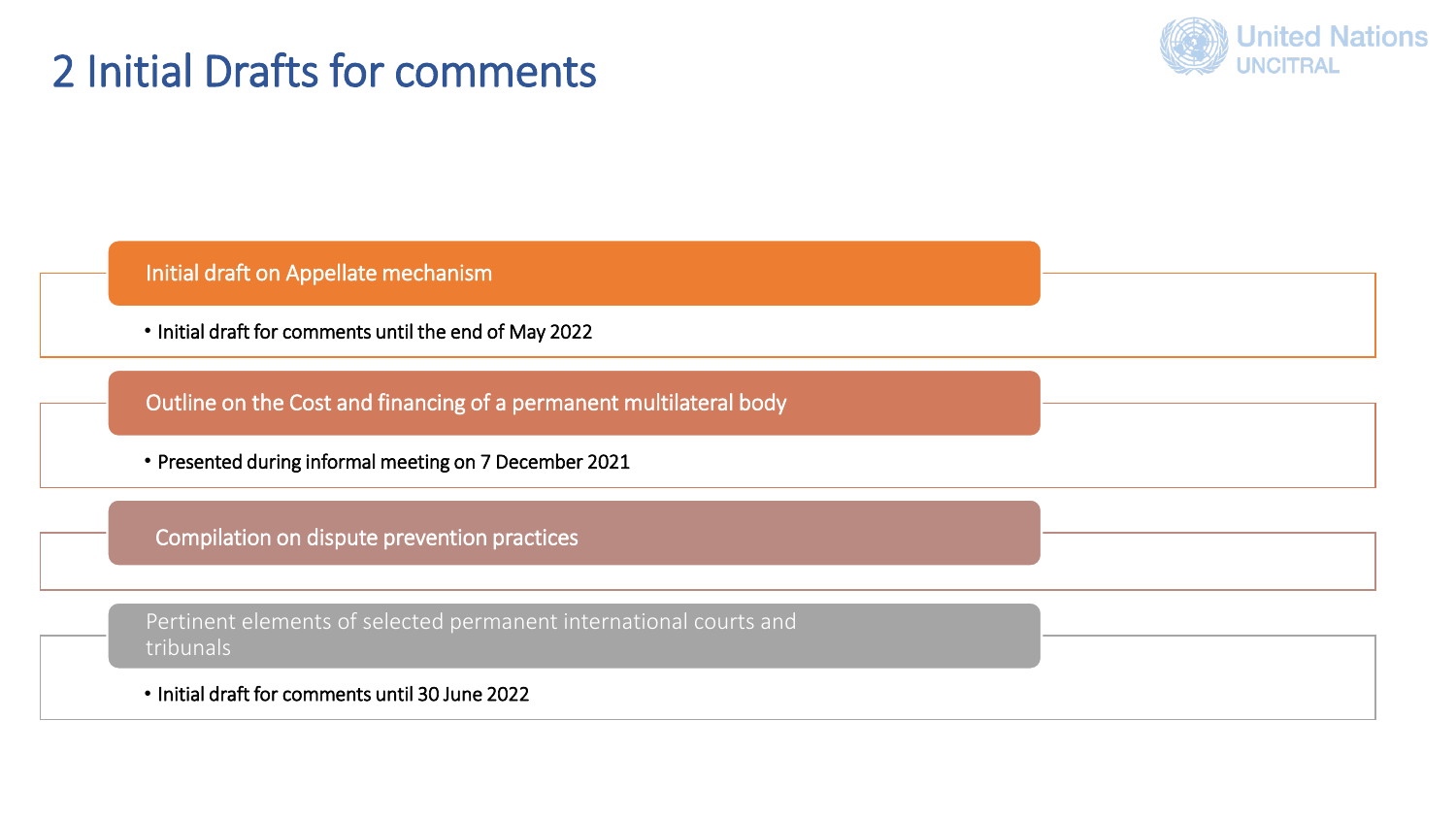#### 3 List of initial drafts in preparation



\* Expected release dates will be added in due course

| Cost of establishing a permanent body                                                               |
|-----------------------------------------------------------------------------------------------------|
| Dispute prevention and mitigation                                                                   |
| Enforcement of decisions by a court or appellate body                                               |
| Procedural rules reform and cross-cutting issues                                                    |
| Selection and appointment of arbitrators                                                            |
| • Existing paper on the selection and appointment of ISDS tribunal members, to be updated as needed |
| <b>Treaty interpretation</b>                                                                        |
| Multilateral instrument on ISDS reform                                                              |
| • Existing paper to be updated                                                                      |